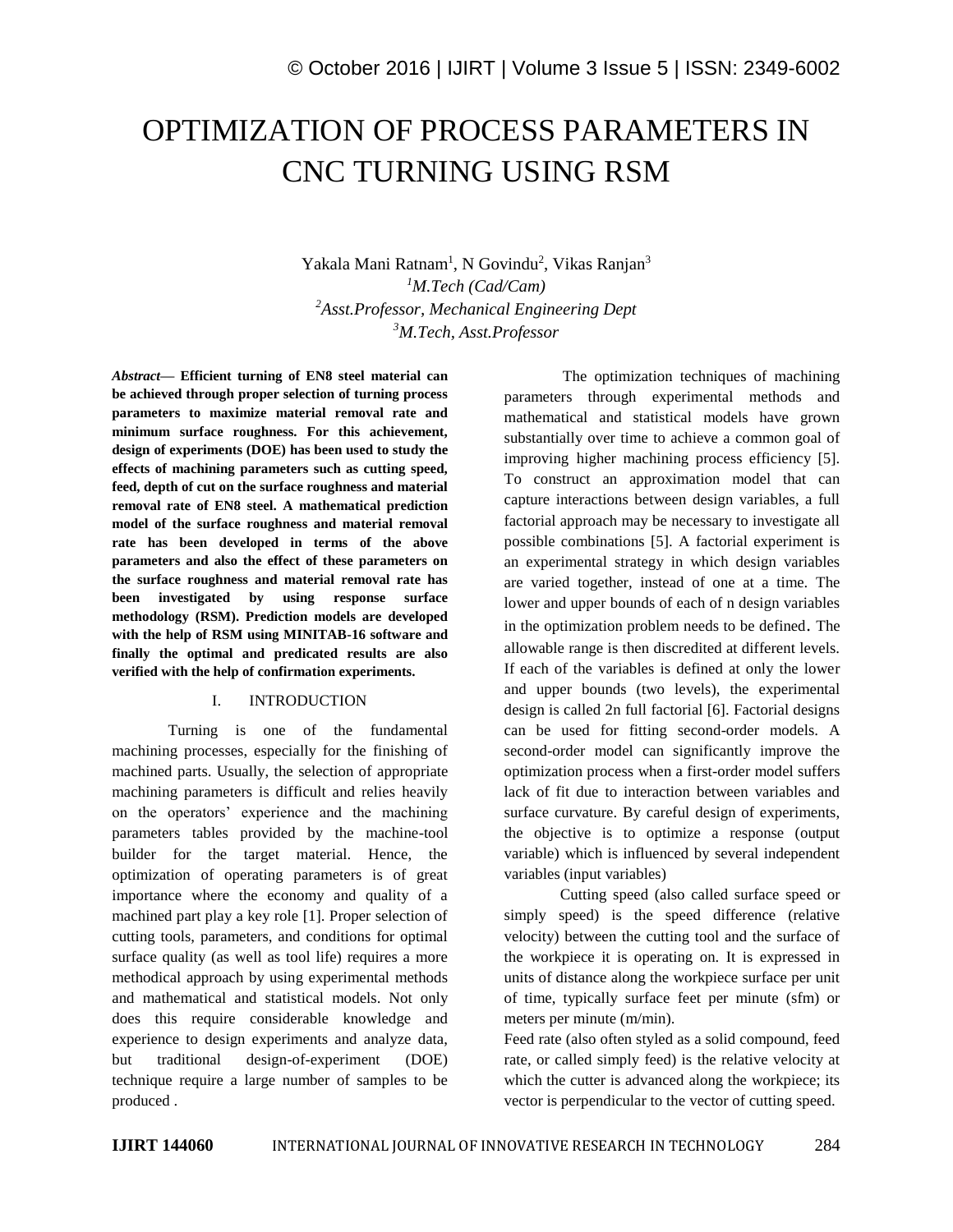Feed rate units depend on the motion of the tool and workpiece; when the workpiece rotates (e.g., in turning and boring), the units are almost always distance per spindle revolution (inches per revolution [in/revipr] or millimeters per revolution [mm/rev]).

For a given material there will be an optimum cutting speed for a certain set of machining conditions, and from this speed the spindle speed (RPM) can be calculated. Factors affecting the calculation of cutting speed are:

1. The material being machined (steel, brass, tool steel, plastic, wood) (see table below)

2. The material the cutter is made from (Carbon steel, high speed steel (HSS), carbide, ceramics)

3. The economical life of the cutter (the cost to regrind or purchase new, compared to the quantity of parts produced)

4. Cutting speeds are calculated on the assumption that optimum cutting conditions exist, these include:

5. Metal removal rate (finishing cuts that remove a small amount of material may be run at increased speeds)

6. Full and constant flow of cutting fluid (adequate cooling and chip flushing)

7. Rigidity of the machine and tooling setup (reduction in vibration or chatter)

8. Continuity of cut (as compared to an interrupted cut, such as machining square section material in a lathe)

9. Condition of material (mill scale, hard spots due to white cast iron forming in castings)



Feed rate is the velocity at which the cutter is fed, that is, advanced against the workpiece. It is expressed in units of distance per revolution for turning and boring (typically inches per revolution [ipr] or millimeters per revolution). It can be expressed thus for milling also, but it is often expressed in units of distance per time for milling (typically inches per minute [ipm] or millimeters per minute), with considerations of how many teeth (or flutes) the cutter has then determining what that means for each tooth.

Feed rate is dependent on the:

1. Type of tool (a small drill or a large drill, high speed or carbide, a box tool or recess, a thin form tool or wide form tool, a slide knurl or a turret straddle knurl).

2. Surface finish desired.

3. Power available at the spindle (to prevent stalling of the cutter or workpiece).Rigidity of the machine and tooling setup (ability to withstand vibration or chatter).

4. Strength of the workpiece (high feed rates will collapse thin wall tubing)

5. Characteristics of the material being cut, chip flow depends on material type and feed rate. The ideal chip shape is small and breaks free early, carrying heat away from the tool and work.

6. Threads per inch (TPI) for taps, die heads and threading tools.

Response surface methodology is a collection of mathematical and statistical techniques that are useful for the modeling and analysis of problems in which a response of interest is influenced by several variables and the objective is to optimize this response.

It explores the relationships between several explanatory variables and one or more response variables. The method was introduced by G. E. P. Box and K. B. Wilson in 1951. The main idea of RSM is to use a sequence of designed experiments to obtain an optimal response. Box and Wilson suggest using a second-degree polynomial model to do this.

## II. LITERATURE REVIEW

**Kamal Hassan et al. (2012):** Investigates the effects of process parameters on Material Removal Rate (MRR) in turning of C34000.The effect of parameters i.e Cutting speed, feed rate and depth of cut and some of their interactions were evaluated using ANOVA analysis with the help of MINITAB 16 @ software. And it has been conclude that The Material removal rate is mainly affected by cutting speed and feed rate. The conclusion shoes that with the increase in cutting speed the material removal rate is increases & as the feed rate increases the material removal rate is increases.[1].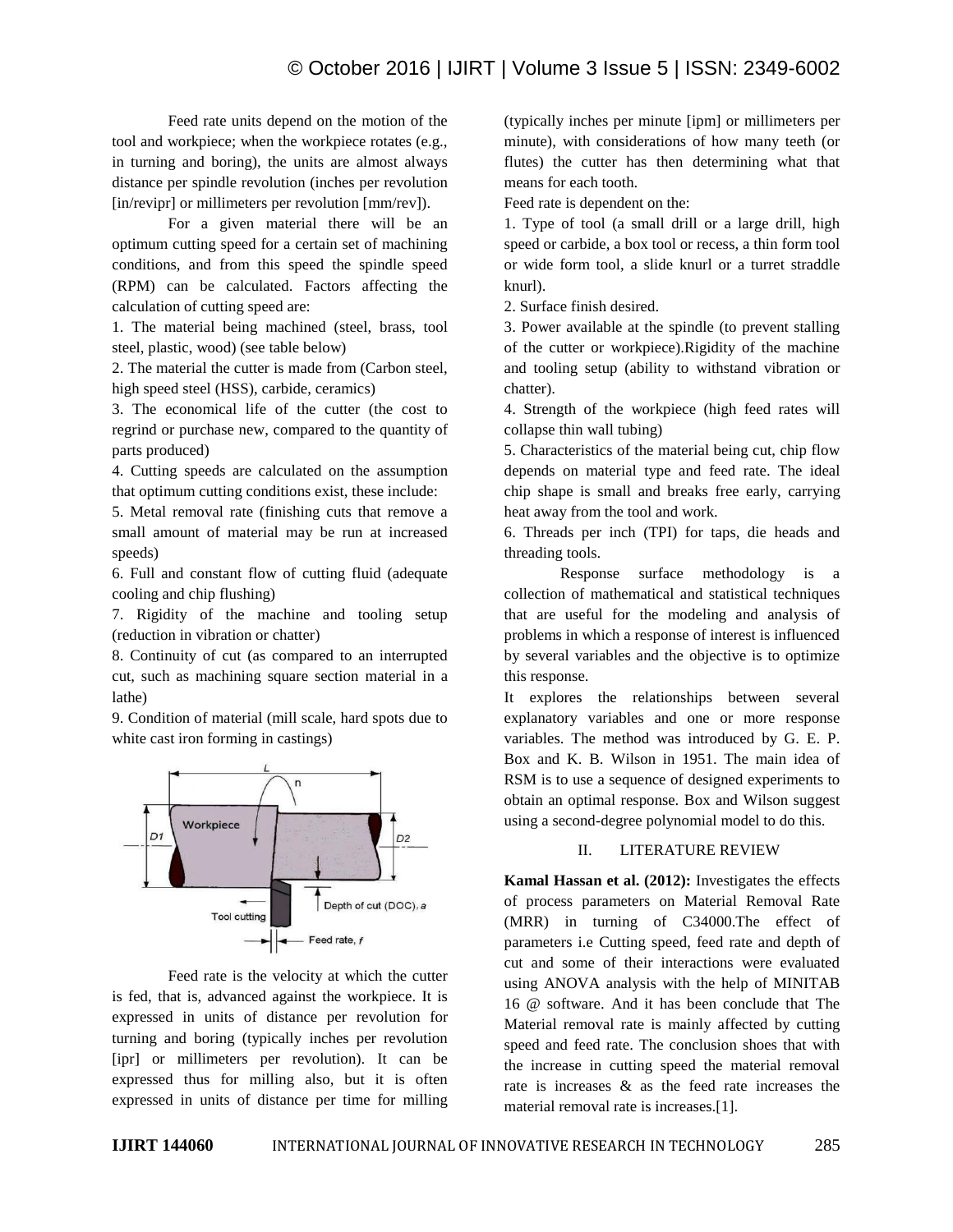**Pragnesh. R. Patel(2012)**: Investigate the effects of different cutting parameters (Cutting Speed, feed rate, Depth of cut) on surface roughness and Power Consumption in turning of 6063 AL alloy TiC (MMCs). PCD tool was used as wear resistive tool in order to achieve desire surface finish. Full factorial Design in design of experiment was adopted in order to planning the experimental runs. Analysis of Variance was used to investigate percentage Contribution of Each process parameters on output Response. Results show that feed rate is significant parameter, which affect on surface roughness; and Cutting Speed is effective parameter which affect on power consumption. [2]

**R.A. Mahdavinejad et al**. (**2011)** :Investigate paper the optimize turning parameters of AISI 304 stainless steel. Turning tests have been performed in three different feed rates, cutting speeds with and without cutting fluid. A design of experiments (DOE) and an analysis of variance (ANOVA) have been made to determine the effects of each parameter on the tool wear and the surface roughness. It is being inferred that cutting speed has the main influence on the flank wear and as it increases, the flank wear decreases.

**Sukumar et al. (2012)**: Investigate the effects ofmachining parameter on CNC turning of martensitic stainless steel using RSM(Response surface methodology) and GA(Genetic algorithm). The results obtained from RSM are R-Sq obtained was 99.9% which indicates that selected parameters (speed, feed, depth of cut) significantly affect the response (surface roughness). [4]

**M. Kaladhar et al. (2011)**: Investigate the effects of process parameters on surface finish and material removal rate (MRR) to obtain the optimal setting of these process parameters on AISI 304 steel. The Analysis Of Variance (ANOVA) is also used to analyze the influence of cutting parameters during machining. The results revealed that the feed and nose radius is the most significant process parameters on work piece surface roughness. However, the depth of cut and feed are the significant factors on MRR.[5]

#### III. EXPERIMENTAL PROCEDURE

The main objective in using experimental design is to provide maximum and accurate information in the results, along with the most efficient use of existing data. Here experiments were designed on the basis of the experimental design technique. A 2k factorial, where k is the number of variables, with central composite-second-order ratable design, was used to improve of reliability of results and to reduce the size of experimentation without loss of accuracy. The main objective of the factorial experiments consists of studying the relationship between the response as a dependent variable and the parameter levels. This approach helps to better understand how the change in the levels of application of a group of parameters affects the response.

## **3.1.1 Central composite design**

Here we study the result of the effects of speed, feed and depth of cut on the Material Removal Rate (MRR). A  $2<sup>K</sup>$  factorial with central compositesecond order rotatable design (CCRD) is used (in this case  $k = 3$ ).

This consist of  $n_c = 2k = 6$  corner points at +1 level,  $n_a = 2k = 6$  axial points at  $\gamma = +1.414$ , and a center point at zero level repeated five times (no) to estimate the pure error. The axial points are chosen such that they allow ratability which ensures that the variance of the model prediction is constant at all points equidistant from the design center.

Replicates of the test at the center are very important as they provide an independent estimate of the experimental error. The precision of the estimated surface does not depend on the orientation of design with respect to the true response surface or the direction of the search for optimum conditions. The values of coded and actual value of each parameter used in this work are listed in the table (4.1). The experimental matrix that was adopted here in the coded form is shown in table. The coded number for variables used in table and table are obtained from the following transformation equation:

 $X_i$  = (Chosen parametric values – Central rank value) / (Incremental parametric value)

## IV. FABRICATION AND EXPERIMENTATION

## **4.1 Experimentation setup**

A CNC lathe (model: super jobber CNC, IGLOO make: ACE DESIGNERS LTD, Bangalore, India) as shown in the figure is used for the study. The nominal capacity of the machine is 926 Kcal/hr and the power supply given is 230V 50 Hz single phase supply. The refrigerant used is R-134a.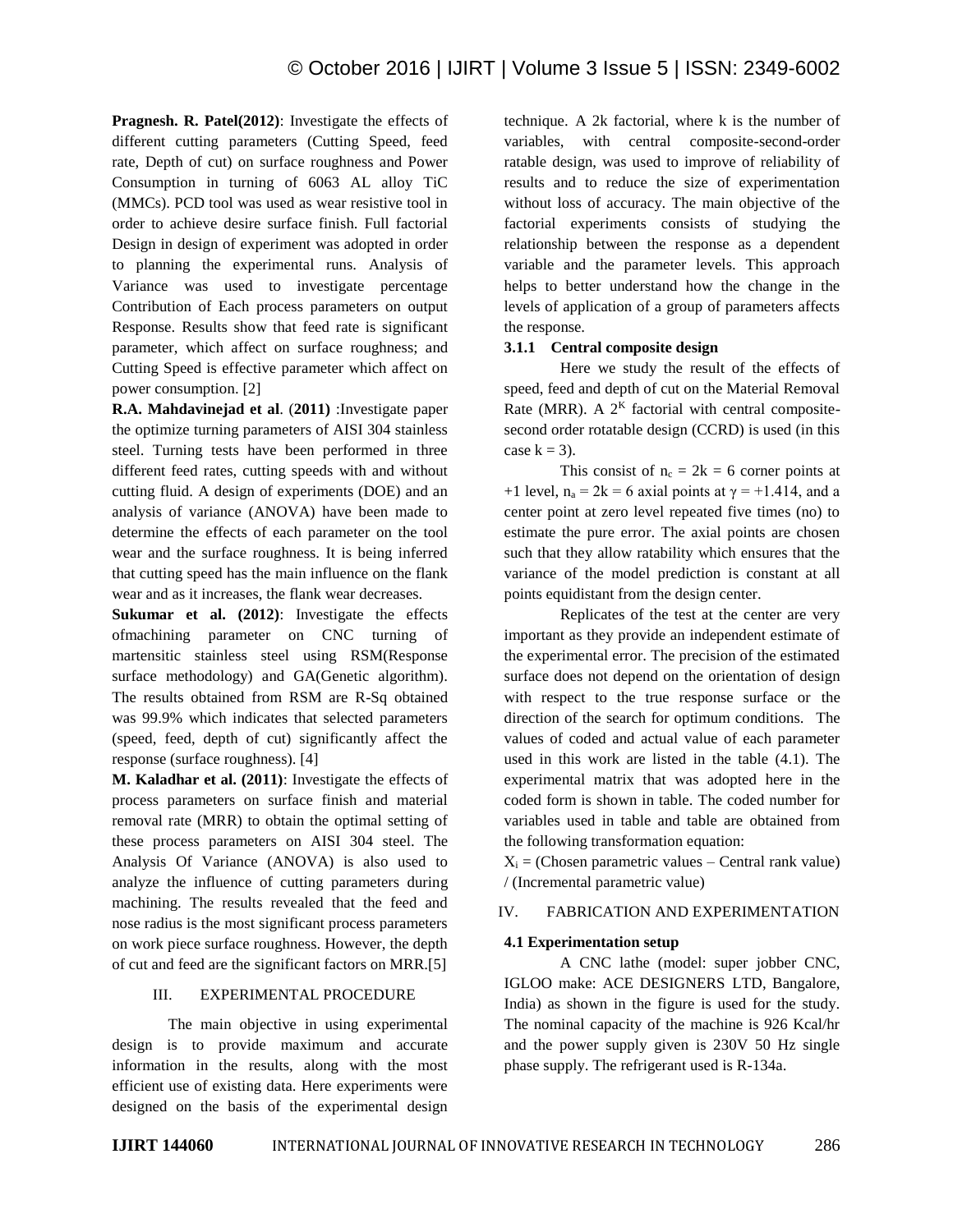## © October 2016 | IJIRT | Volume 3 Issue 5 | ISSN: 2349-6002



**Fig: 4.1 CNC lathe 4.2 TOOL SPECIFICATIONS** CNMG 09 03 08-PF 4325 insert seat size code - 09 Insert seat size code - 3/8 Operation type - Finishing Cutting edge length - 9.6719 mm Insert thickness - 3.175 mm Inscribed circle diameter - 9.525 mm Corner radius - 0.8 mm Fixing hole diameter - 3.81 mm hand - N Tool style code CNMG-PF Grade - 4325 Insert shape code - C



## **Fig: 4.2 CNMG insert 4.3 Studies after CNC lathe Material removal rate (MRR):**

This is to ascertain the amount of material transferred to the work piece. In turning operation material is removed due to shear force caused by the cutting tool.



 $D_1$  is initial diameter D<sup>2</sup> is Finished Diameter  $N =$  machine speed in revolutions/minute (RPM)

## **Surface Roughness(Ra):**

After completed the turning operation we are finding the surface roughness Ra values by using the taly surf. Each experiment we take three values in three different places after that average of this three is the best value of surfeace roughness Ra value.

#### **4.4. Planning for experimentation**

Keeping in view of the present research objectives, experimental investigation and analysis were carried out in different parametric combinations, for deriving effective parametric combination. The experimental scheme has been designed in such a way that the objectives of the study can be fulfilled satisfactorily. The job material was EN8 also known as 080M40, unalloyed medium carbon steel. The size of workpiece is length-60mm x  $32 \text{mm}$   $\varnothing$ . The length over which machining is done is 40mm.

## **Chemical Composition:**

C - 0.35/0.45 %, Si - 0.05/0.35 %, Mn -  $0.60/1.00\%$ , S -  $0.06\%$ , P -  $0.06\%$ 

**4.5 Photographs of experimental setup, and work samples**



**Fig: 4.3 Machining on CNC**



**Fig: 4.4 Workpieces after machining**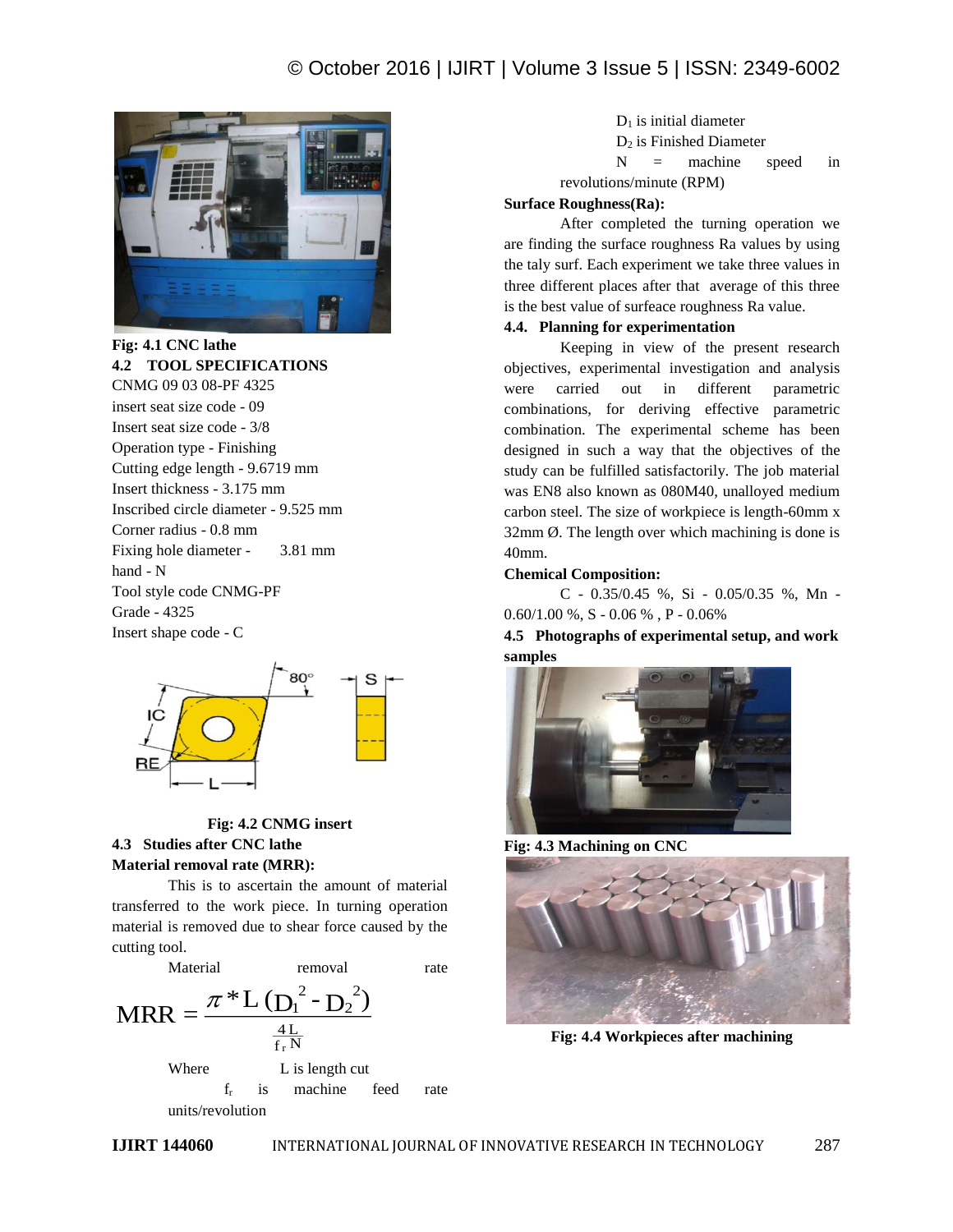

**Fig: 4.5 Tool holder**



 **Fig: 4.6 Cutting of workpieces on power hacksaw**

## **4.6 Effect of process parameters: Effect of speed, feed and depth of cut on material removal rate (MRR)**

The values of MRR (material removal rate) are calculated for each sample and given in table-4.5. The graphical representation of variation of MRR (material removal rate) with other controlling parameters is shown below.









From the figure, it is obvious that increase in depth of cut and feed rate greatly increases the material removal rate at higher pace. There will be an enormous increase or decrease of MRR (material removal rate) with change in these parameters.

From the figure, it is obvious that increase in depth of cut and feed rate greatly increases the material removal rate at higher pace. There will be an enormous increase or decrease of MRR (material removal rate) with change in these parameters.



 **FIG: 4.10**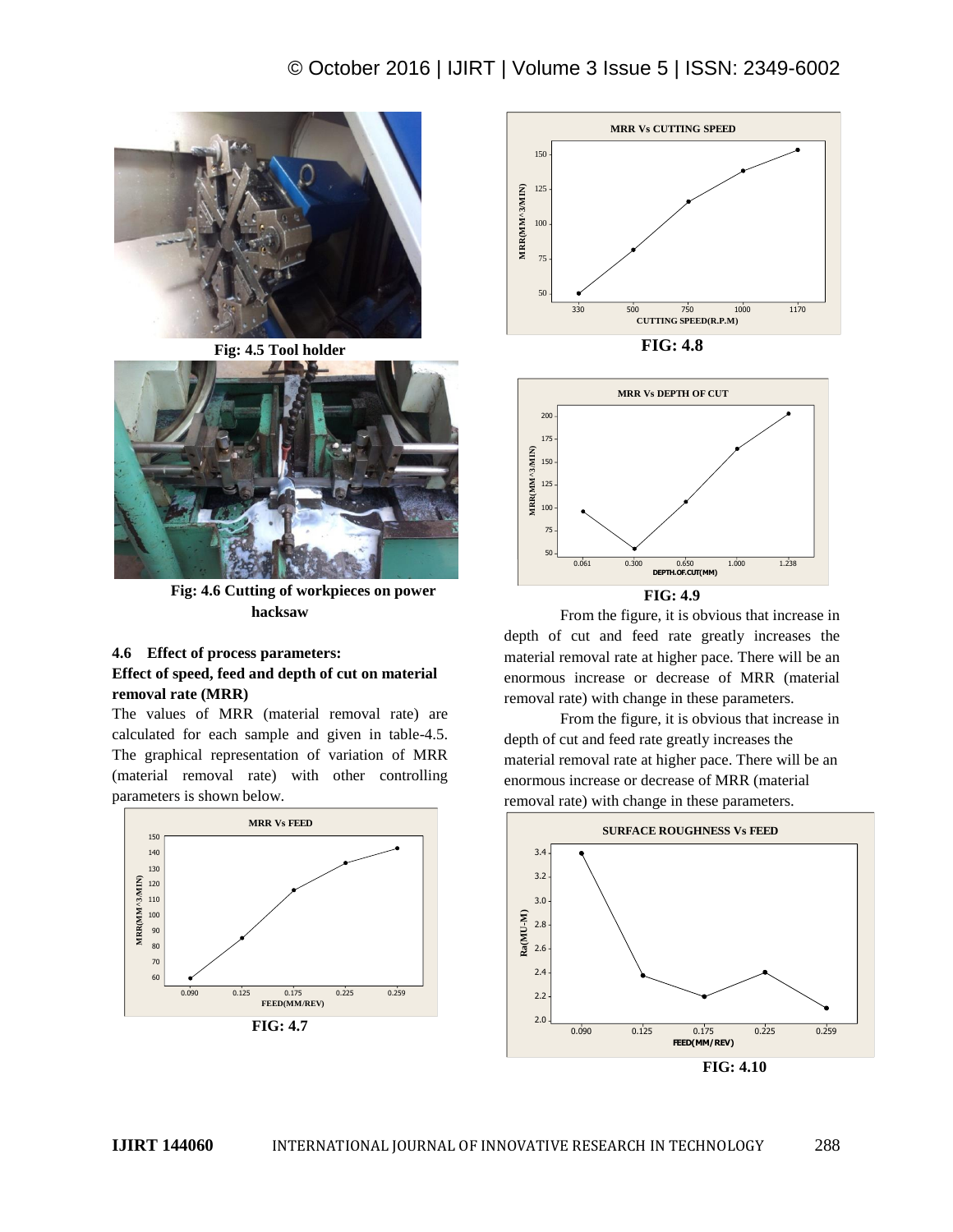

 **FIG: 4.11**



**FIG: 4.12**

The material removal rate in turning process mainly depends on the parameters (speed, feed and depth of cut). A small change in one variable can abruptly change the output. So it is very difficult to establish models without mathematical analysis. In this chapter the process modeled response surface methodology (RSM)

## V. DEVELOPMENT OF MODELS BASED ON RSM

After knowing the values of the observed response, the values of the different regression coefficients of second order polynomial mathematical equation have been evaluated and the mathematical models based on the response surface methodology have been developed by utilizing test results of different responses obtained through the entire set of experiments by using a computer software, MINITAB.

## **5.1 Model for material removal rate (MRR)**

The response surface methodology analysis has been done to establish the relationship between material removal rate (MRR) and the important process parameters, like cutting speed, feed rate and depth of cut. Based on the MRR test results obtained

from the planned experiments, as shown in table, the values of different constants of the Equation are obtained for material removal rate (MRR) model. The mathematical relationship for correlating the MRR and machining parameters has been established as follows:

> $Yu(MRR)=110.570+24.495X_1+29.$  $408X_2+45.246X_3-4.734X_1^2$ - $4.671X_2^2+12.212X_3^2+11.212X_1X_2+$  $18.3X_1X_3+20.929X_2X_3$

This mathematical model has been obtained to reflect the independent, quadratic and interactive effects of the various machining parameters on the material removal rate (MRR) in machining.

#### **Table 5.1**

**Response Surface Regression: MRR versus speed, feed and depth of cut**

The analysis was done using coded units.

Estimated Regression Coefficients for C4

| Term           | Coef SECoef T P                                         |
|----------------|---------------------------------------------------------|
|                | Constant 110.570 5.921 18.673 0.000                     |
|                | $C1$ 24.495 3.928 6.235 0.000                           |
|                | C2 29.408 3.928 7.486 0.000                             |
|                | C3 45.246 3.928 11.517 0.000                            |
|                | C1*C1 -4.734 3.824 -1.238 0.244                         |
|                | $C2*C2$ -4.671 3.824 -1.222 0.250                       |
|                | C3*C3 12.212 3.824 3.194 0.010                          |
|                | $C1*C2$ 11.212 5.133 2.184 0.054                        |
|                | C1*C3 18.300 5.133 3.565 0.005                          |
|                | C <sub>2</sub> *C <sub>3</sub> 20.929 5.133 4.077 0.002 |
|                |                                                         |
|                | $S = 14.5184$ PRESS = 15611.3                           |
|                | $R-Sq = 96.51\%$ R-Sq(pred) = 74.13% R-Sq(adj) =        |
| 93.36%         |                                                         |
|                | Analysis of Variance for C4                             |
|                |                                                         |
| Source         | DF Seq SS Adj SS Adj MS F                               |
| P              |                                                         |
|                | Regression 9 58240.958240.9 6471.2 30.70                |
| 0.000          |                                                         |
| Linear         | 3 47967.247967.2 15989.1 75.85                          |
| 0.000          |                                                         |
| C1             | 1 8194.7 8194.78194.738.88 0.000                        |
| C2             | 1 11811.711811.711811.7 56.04                           |
| 0.000          |                                                         |
| C <sub>3</sub> | 1 27960.827960.827960.8 132.65                          |
| 0.000          |                                                         |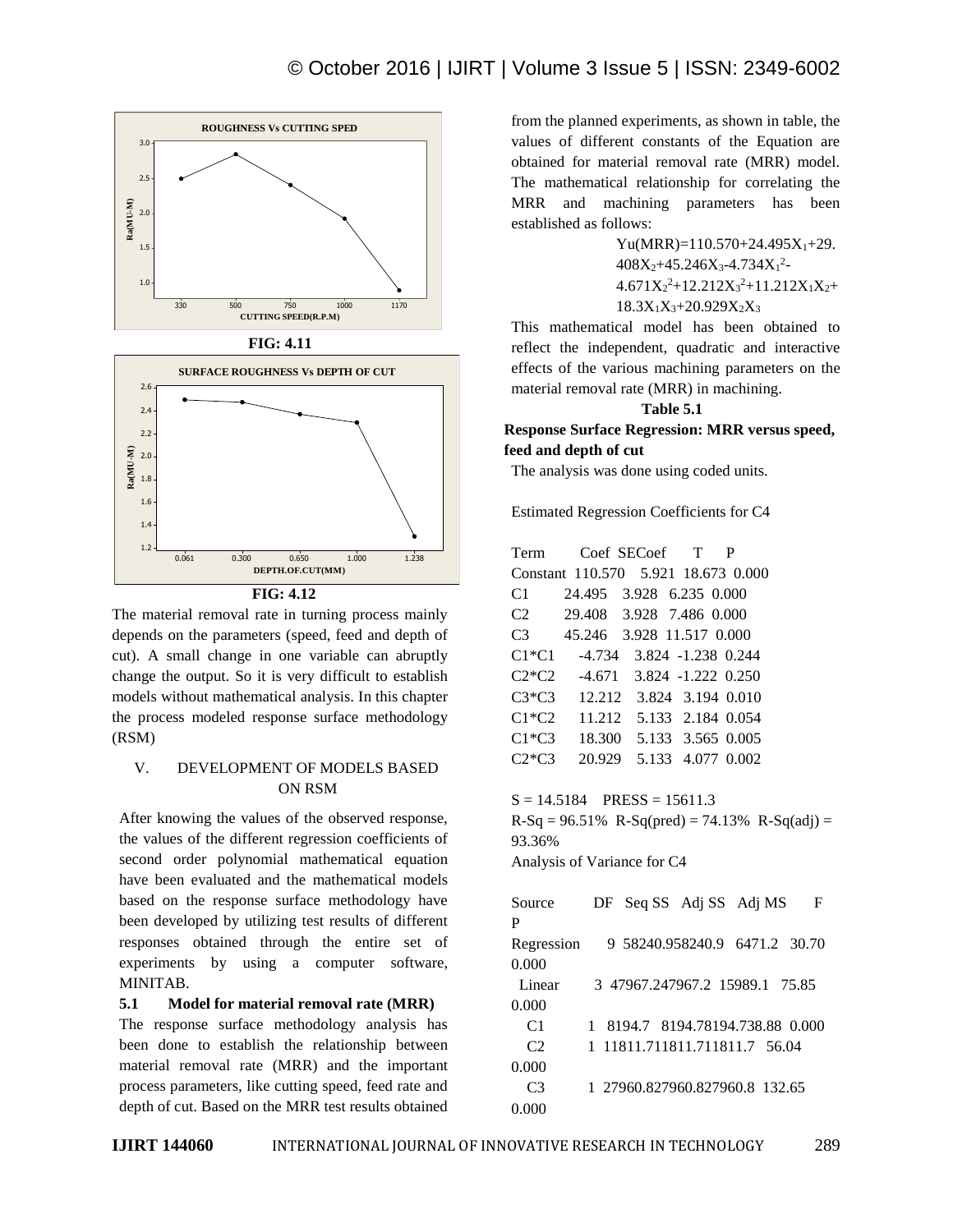```
 Square 3 3084.7 3084.7 1028.2 4.88 
0.024
    C1*C1 1 430.6 323.1 323.11.53 0.244
    C2*C2 1 504.3 314.5 314.51.49 0.250
   C3*C3 1 2149.9 2149.92149.910.20 0.010
   Interaction 3 7189.0 7189.0 2396.3 11.37 
0.001
   C1*C2 1 1005.6 1005.61005.64.77 0.054
   C1*C3 1 2679.2 2679.22679.212.71 0.005
    C2*C3 1 3504.1 3504.13504.116.62 0.002
Residual Error 10 2107.9 2107.9 210.8
  Lack-of-Fit 5 2034.9 2034.9 407.0 27.90 
0.001
  Pure Error 5 72.9 72.9 14.6
Total 19 60348.8
Unusual Observations for C8
Obs StdOrder C8 Fit SE Fit Residual St 
Resid
 13 13 96.380 68.951 11.334 27.429 3.01 
R
R denotes an observation with a large standardized 
residual.
Predicted Response for New Design Points Using 
Model for C8
Point Fit SE Fit 95% CI 95% PI
    1 64.609 11.9022 ( 38.090, 91.129) ( 22.736, 
106.483)
    2 54.590 11.9022 ( 28.071, 81.110) ( 12.717, 
96.464)
    3 59.137 11.9022 ( 32.617, 85.657) ( 17.264, 
101.010)
    4 93.968 11.9022 ( 67.448, 120.488) ( 52.095, 
135.841)
    5 76.661 11.9022 ( 50.141, 103.180) ( 34.787, 
118.534)
    6 139.792 11.9022 (113.272, 166.312) ( 
97.918, 181.665)
    7 154.938 11.9022 (128.418, 181.458) 
(113.065, 196.811)
    8 262.919 11.9022 (236.399, 289.439) 
(221.046, 304.793)
    9 55.935 11.3336 ( 30.682, 81.188) ( 14.852, 
97.017)
   10 138.311 11.3336 (113.058, 163.564) ( 
97.228, 179.393)
   11 47.855 11.3336 ( 22.602, 73.108) ( 6.772, 
88.937)
```
 12 146.791 11.3336 (121.538, 172.044) (105.708, 187.873) 13 68.951 11.3336 ( 43.698, 94.204) ( 27.868, 110.033) 14 221.155 11.3336 (195.902, 246.408) (180.072, 262.238) 15 110.518 5.9315 ( 97.302, 123.734) ( 75.522, 145.514) 16 110.518 5.9315 ( 97.302, 123.734) ( 75.522, 145.514) 17 110.518 5.9315 ( 97.302, 123.734) ( 75.522, 145.514) 18 110.518 5.9315 ( 97.302, 123.734) ( 75.522, 145.514) 19 110.518 5.9315 ( 97.302, 123.734) ( 75.522, 145.514) 20 110.518 5.9315 ( 97.302, 123.734) ( 75.522, 145.514)





#### **5.2 Model for Surface Roughness(Ra):**

The response surface methodology analysis has been done to establish the relationship between surface roughness and the important process parameters, like cutting speed, feed rate and depth of cut. Based on the surface roughness test results obtained from the planned experiments, as shown in table, the values of different constants of the Equation are obtained for surface roughness model. The mathematical relationship for correlating the surface roughness and machining parameters has been established as follows:

> Yu(surfaceroughness)=2.49-  $0.061X_1 - 0.31X_2 - 0.14X_3 + 0.03X_1^2$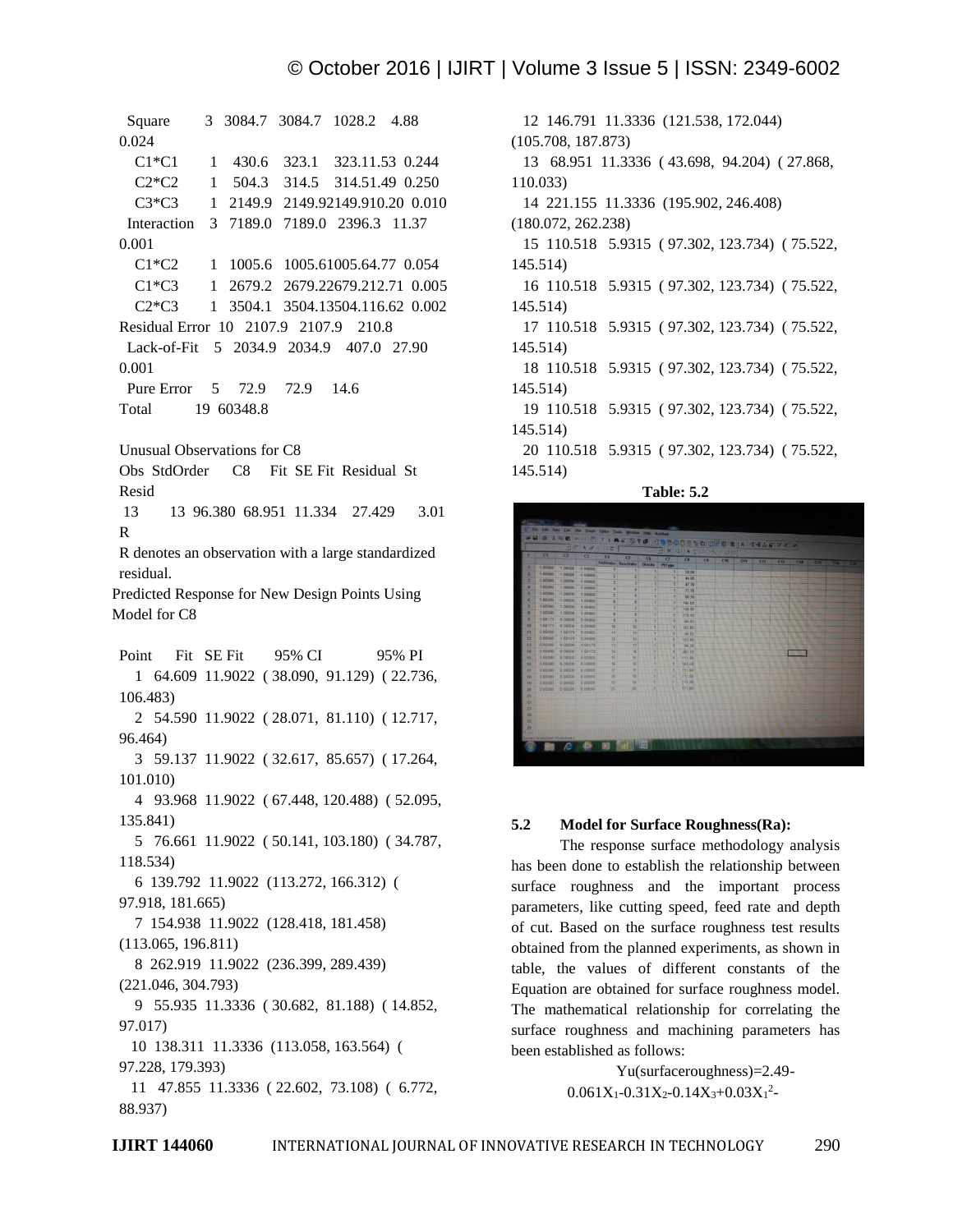## $0.08X_2^2 - 0.04X_3^2 + 0.11X_1X_2$

 $0.11X_1X_3 - 0.21X_2X_3$ 

This mathematical model has been obtained to reflect the independent, quadratic and interactive effects of the various machining parameters on the surface roughness in machining.

#### **Table 5.3**

**Response Surface Regression: C8 versus C1, C2, C3** 

The analysis was done using uncoded units.

Estimated Regression Coefficients for C8

| Term Coef SE Coef T                     |                                         |  |  |  |  |
|-----------------------------------------|-----------------------------------------|--|--|--|--|
| Constant 2.49940 0.007623 327.883 0.000 |                                         |  |  |  |  |
| C1                                      | $-0.06124$ $0.005058$ $-12.109$ $0.000$ |  |  |  |  |
| C2                                      | -0.31852 0.005058 -62.979 0.000         |  |  |  |  |
| C <sub>3</sub>                          | $-0.14212$ $0.005058$ $-28.100$ $0.000$ |  |  |  |  |
| $C1*C1$                                 | 0.03927 0.004923 7.977 0.000            |  |  |  |  |
| $C2*C2$                                 | $-0.08447$ $0.004923$ $-17.157$ $0.000$ |  |  |  |  |
| $C3*C3$                                 | $-0.04912$ $0.004923$ $-9.976$ $0.000$  |  |  |  |  |
| $C1*C2$                                 | 0.11250 0.006608 17.025 0.000           |  |  |  |  |
| $C1*C3$                                 | $-0.11250$ $0.006608$ $-17.025$ $0.000$ |  |  |  |  |
| $C2*C3$                                 | $-0.21250$ $0.006608$ $-32.158$ $0.000$ |  |  |  |  |

 $S = 0.0186904$  PRESS = 0.0284491  $R-Sq = 99.86\% R-Sq(pred) = 98.84\% R-Sq(adj) =$ 99.73%

Analysis of Variance for C8

| Source         | DF Seq SS Adj SS Adj MS   |  |  | F                                 |
|----------------|---------------------------|--|--|-----------------------------------|
| P              |                           |  |  |                                   |
| Regression     | 9 2.44201 2.44201 0.27133 |  |  |                                   |
| 776.73 0.000   |                           |  |  |                                   |
| Linear         |                           |  |  | 3 1.71261 1.71261 0.57087 1634.18 |
| 0.000          |                           |  |  |                                   |
| C <sub>1</sub> |                           |  |  | 1 0.05122 0.05122 0.05122 146.62  |
| 0.000          |                           |  |  |                                   |
| C <sub>2</sub> |                           |  |  | 1 1.38555 1.38555 1.38555 3966.30 |
| 0.000          |                           |  |  |                                   |
| C <sub>3</sub> |                           |  |  | 1 0.27584 0.27584 0.27584 789.62  |
| 0.000          |                           |  |  |                                   |
| Square         |                           |  |  | 3 0.16565 0.16565 0.05522 158.06  |
| 0.000          |                           |  |  |                                   |

 C1\*C1 1 0.03868 0.02223 0.02223 63.63 0.000 C2\*C2 1 0.09221 0.10283 0.10283 294.36 0.000 C3\*C3 1 0.03476 0.03476 0.03476 99.52 0.000 Interaction 3 0.56375 0.56375 0.18792 537.93 0.000 C1\*C2 1 0.10125 0.10125 0.10125 289.84 0.000 C1\*C3 1 0.10125 0.10125 0.10125 289.84 0.000 C2\*C3 1 0.36125 0.36125 0.36125 1034.12 0.000 Residual Error 10 0.00349 0.00349 0.00035 Lack-of-Fit 5 0.00349 0.00349 0.00070 \* \* Pure Error 5 0.00000 0.00000 0.00000 Total 19 2.44550 Unusual Observations for C8 Obs StdOrder C8 Fit SE Fit Residual St Resid 3 3 2.300 2.277 0.015 0.023 2.10 R 8 8 1.700 1.671 0.015 0.029 2.73 R 12 12 1.700 1.725 0.015 -0.025 -2.12 R R denotes an observation with a large standardized residual.

Predicted Response for New Design Points Using Model for C8

Point Fit SE Fit 95% CI 95% PI 1 2.71447 0.0152961 (2.68039, 2.74855) (2.66065, 2.76828) 2 2.59199 0.0152961 (2.55790, 2.62607) (2.53817, 2.64580) 3 2.27743 0.0152961 (2.24335, 2.31151) (2.22362, 2.33124) 4 2.60495 0.0152961 (2.57086, 2.63903) (2.55113, 2.65876) 5 3.08023 0.0152961 (3.04615, 3.11431) (3.02642, 3.13404) 6 2.50775 0.0152961 (2.47367, 2.54183) (2.45393, 2.56156) 7 1.79319 0.0152961 (1.75911, 1.82727) (1.73938, 1.84700) 8 1.67071 0.0152961 (1.63663, 1.70479) (1.61690, 1.72452)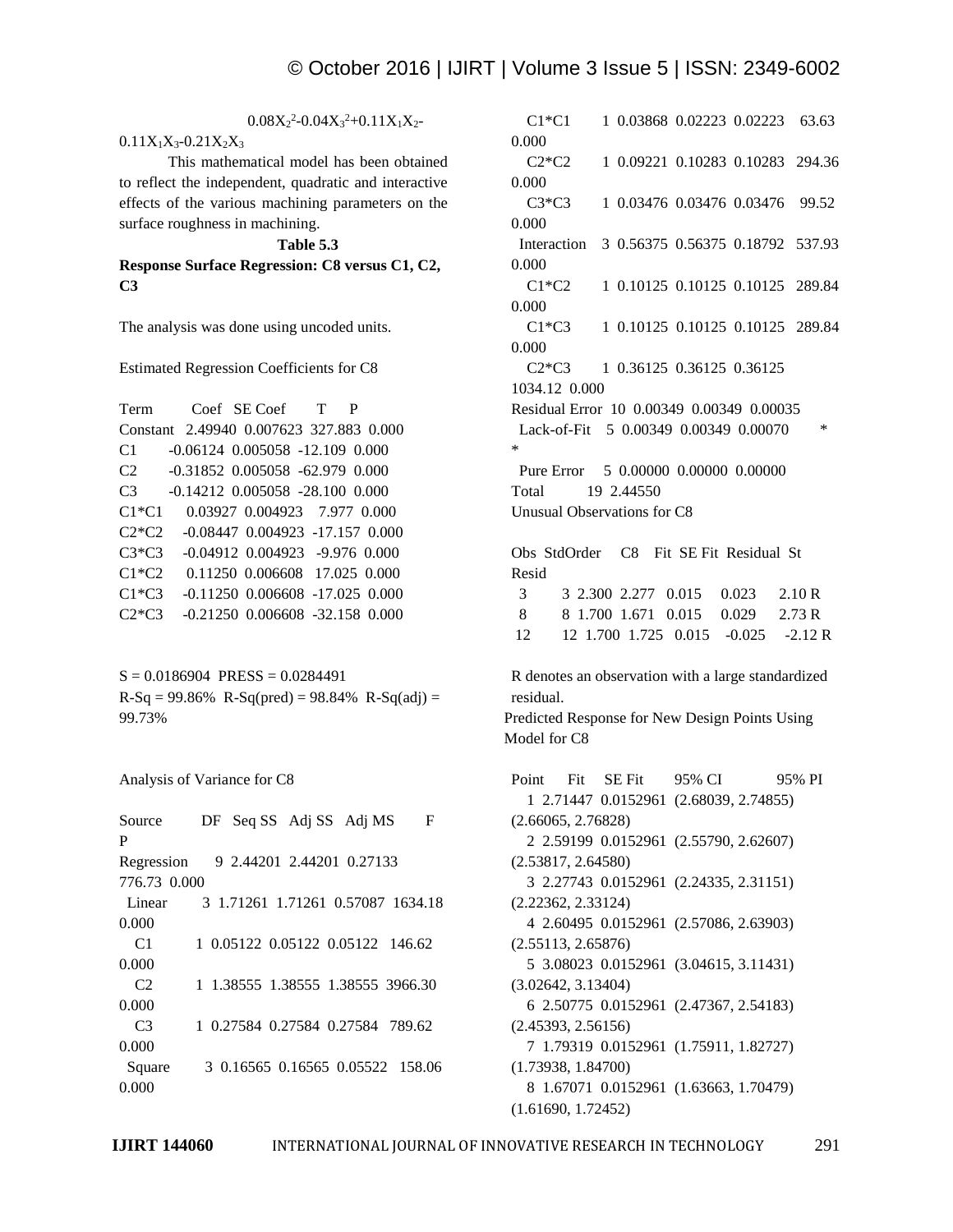9 2.71348 0.0145653 (2.68102, 2.74593) (2.66068, 2.76627) 10 2.50749 0.0145653 (2.47503, 2.53994) (2.45469, 2.56028) 11 2.79617 0.0145653 (2.76371, 2.82862) (2.74337, 2.84896) 12 1.72480 0.0145653 (1.69234, 1.75725) (1.67200, 1.77760) 13 2.59950 0.0145653 (2.56704, 2.63195) (2.54670, 2.65229) 14 2.12147 0.0145653 (2.08901, 2.15392) (2.06867, 2.17426) 15 2.49940 0.0076228 (2.48242, 2.51639) (2.45443, 2.54438) 16 2.49940 0.0076228 (2.48242, 2.51639) (2.45443, 2.54438) 17 2.49940 0.0076228 (2.48242, 2.51639) (2.45443, 2.54438) 18 2.49940 0.0076228 (2.48242, 2.51639) (2.45443, 2.54438) 19 2.49940 0.0076228 (2.48242, 2.51639) (2.45443, 2.54438) 20 2.49940 0.0076228 (2.48242, 2.51639) (2.45443, 2.54438)

#### **Table 5.4**

#### VI. CONCLUSIONS

The present study was carried out to study the effect of input parameters on the material removal rate and surface roughness. The following conclusions have been drawn from the study:

1. The Material removal rate is mainly affected by cutting speed and feed rate. With the increase in cuttingspeed the material removal rate is increases & as the feed rate increases the material removal rate increases.

2. The surface roughness is mainly affected by cutting speed and feed rate. With the increase in cuttingspeed the surface roughness is decreases & as the feed rate increases the surface roughness decreases.

3. From ANOVA analysis, parameters making significant effect on material removal rate and surface roughness feed rate, and interaction between feed rate & cutting speed were found to be significant to Material removal rate for reducing the variation.

4. The parameters considered in the experiments are optimized to attain maximum material removal rate and minimum surface roughness. The best setting of input process parameters for defect free turning (maximum material removal rate) within the selected range is as follows:

- i) Speed is 1000rpm
- ii) Feed rate i.e. 0.225mm/rev.
- iii) Depth of cut should be 1.0mm

#### **REFERENCES**

[1] Kamal Hassan, Anish Kumar, M.P.Garg. "Experimental investigation of Material removal rate in CNC turning using Taguchi method" International Journal of Engineering Research and Applications Vol. 2 (2012) pp.1581-1590.

[2] Pragnesh. R. Patel, Prof. V. A. Patel. "Effect of machining parameters on Surface roughness and Power consumption for 6063 Al alloy TiC Composites (MMCs)" International Journal of Engineering Research and Applications Vol. 2 (2012) pp.295-300.

[3] R A Mahdavinejad, S Saeedy. "Investigation of the influential parameters of machining of AISI 304 stainless steel" Sadhana Vol. 36, Part 6 (2011) pp.963–970.

[4] Sukumar, Poornima. "Optimization of machining parameters in CNC turning of martensitic stainless steel using RSM and GA" International Journal of Modern Engineering Research (IJMER) Vol.2, Issue.2, (Apr. 2012) pp.539-542.

[5] M. Kaladhar, K. Venkata Subbaiah, Ch. Srinivasa Rao. "Determination of Optimum Process Parameters during turning of AISI Austenitic Stainless Steels using Taguchi method and ANOVA" International Journal of Lean Thinking Volume 3, Issue 1 (June 2012) pp.1-19.